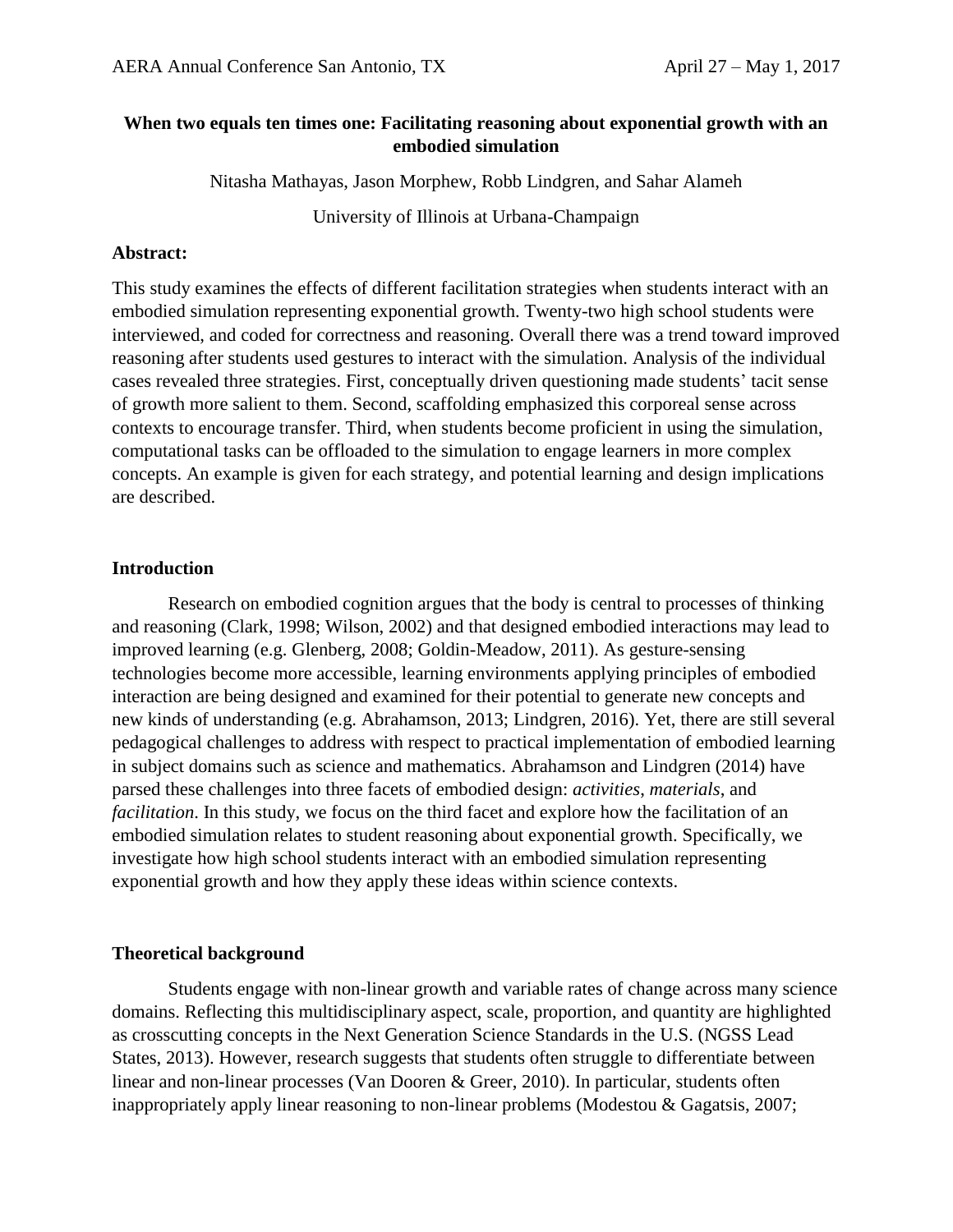VanDooren, et.al., 2004; Wagenaar, 1982). While these topics are predominantly taught in mathematics classrooms, science educators are responsible for connecting these ideas to the scientific domains; however, there is little consensus or guidance on how to achieve these connections.

From a constructivist and embodied cognition perspective, students' conceptions are dynamically emergent structures evolving from existing dynamic structures (Brown, 2014), which are grounded in embodied intuitions (Niebert, March, & Treagust, 2012). Thus, instruction should facilitate conceptual change through appropriate scaffolds such as modelling, analogical reasoning, or problematizing contexts, that connect a student's intuitions to formal ideas in science (e.g. Brown, 1993, Niebert et. al, 2012, Reiser & Tabak, 2014).



*Figure 1.* Simulation screen depicting exponential growth for a Base-10 scale. The x-axis represents the exponents of base 10, the y-axis represents the total quantity, and the scale below also represents the total quantity when the gesture-manipulated virtual quantity  $(10<sup>6</sup>$  in this screenshot) is multiplied by 10.

Our prototype simulation environment (Figure 1) capitalizes upon students' corporeal sense of linear and exponential growth (Alameh, Morphew, Mathayas, & Lindgren, 2016) to help them make sense of growth in powers of two and ten. For the design of our simulation, we target the three challenges for the design of embodied learning (Abrahamson & Lindgren, 2014). Here the simulation's *activity* draws upon the user's preexisting capacity to orient and manipulate a virtual cube (representing a quantity), that allows for embodied intuitions about how to grow that quantity to develop (Figure 2). The object's manipulation within the simulation is linked to somatic action so that the *materials* are aligned to conceptual reasoning (Figure 1). The process of engaging with exponential growth is managed by the simulation interface and the interviewers who *facilitate* user engagement by scaffolding student movement. While existing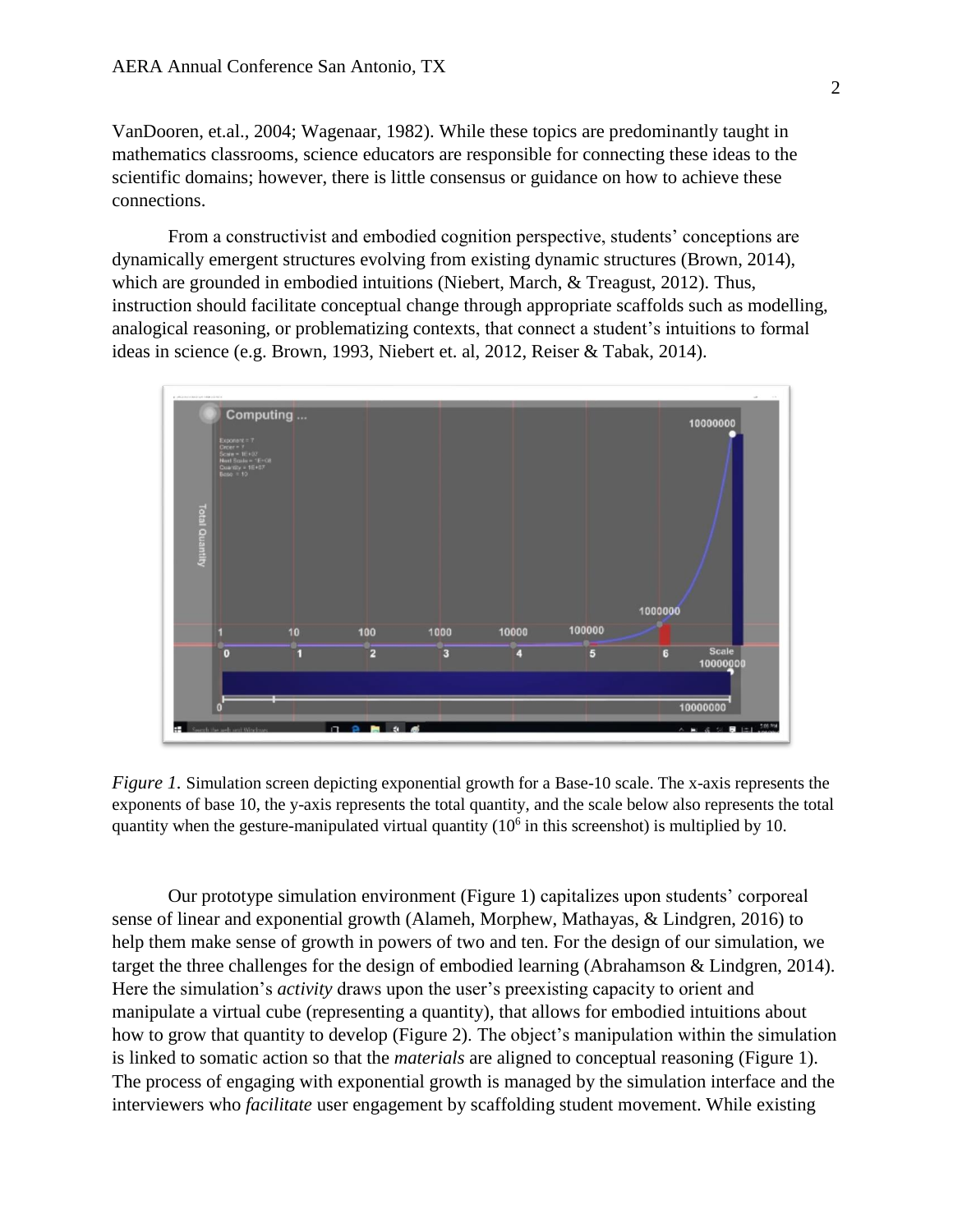studies examine a variety scaffolds for science simulations (e.g. Fretz et. al., 2002), few investigate the real time pedagogical supports required for conceptual engagement using body movement.



*Figure 2.* Wilfred adjusting the size of the virtual cube representing the quantity 1 using Microsoft's Kinect (left), and the virtual cube in the simulation (right).

### **Method**

Twenty-two high school students (13 males and 9 females) from diverse backgrounds from the surrounding area of a large Midwestern University were interviewed for this study. Participants completed a semi-structured, task-based interview which consisted of a pre- and post-assessment along with an instructional section where students engaged with the embodied simulation and were given several tasks involving exponential growth. For example, students were asked to calculate the number of rabbits that would be present if the population doubled every month for a year, and the number of bacteria cells present in a population that increased by a factor of ten every day. Interviews were recorded and scored for correctness and reasoning (see Table 1). Two researchers independently scored each interview with an initial agreement of 84%. Following discussion, 100% agreement was reached. As seen in Table 1, several of the students improved in their thinking over the course of the interview, which is notable given the relatively short intervention (approximately 30 minutes). Students with improved reasoning scores were examined in more detail and three different facilitation strategies were identified as important for conceptual development. Space limitations prevent a comprehensive review of the data collected, but in the sections that follow, we depict each strategy with examples and a brief discussion of implications.

## **Findings**

#### **1. Conceptually driven questioning**

One objective for this study is for students to understand changes in a quantity undergoing exponential growth. For example, the increment from 1 to 2 on a Base-10 scale is 90 units, but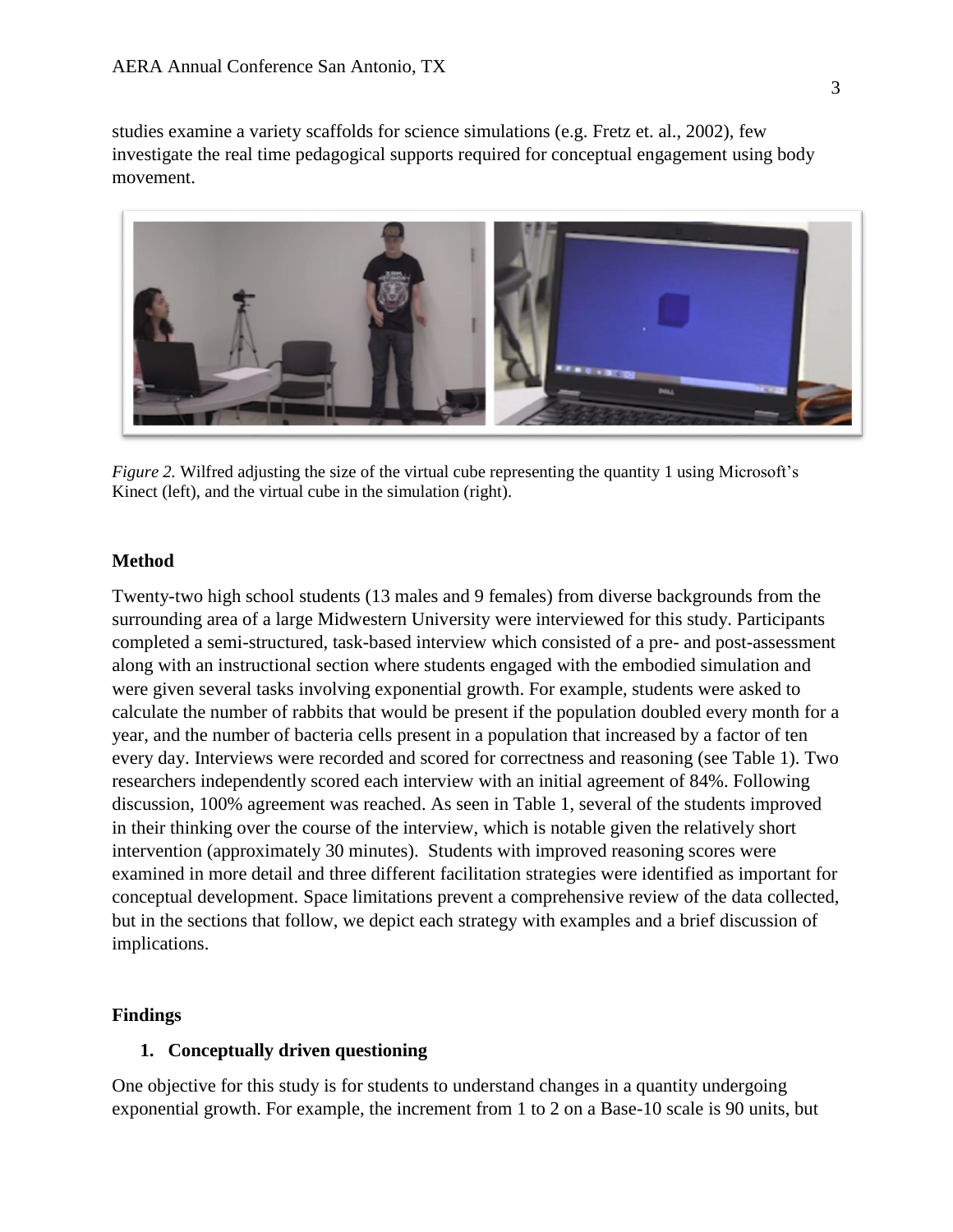the increment from 2 to 3 on this scale is 900 units. While our simulation depicted this increase through the exponential graph (Figure 1), we observed that students who successfully answered increment-related questions were explicitly directed towards this difference through questioning. In the excerpt below, Emett's (Pseudonym) conception of increment changes when his attention was directed to the graph while reasoning about the population growth of rabbits.

*I: So if you compare how much this bar grew from 9 to 10*

*S: It's growing exponentially, so the graph will be an exponential curve instead of a linear function.*

I: So if we compare, how much it grew from 9 to 10 and how much it grew between 12 and 13. *How do the amounts that grew compare?*

S: ...it doubled. So it changed from 500,000 to 10, 20-from 9 to 10 is half that from 10 to 11. I: Okay, so the amount that it grew from 9 to 10 is half of the amount from 10 to 11. *S: Yeah*

*I: And so it grew more between 10 to 11 than between 9 and 10?*

*S: Yeah*

*I: Okay. So how many times bigger did it get between 9 and 10?*

*S: It got twice as big.*

*I: And how many times bigger did it get from 10 to 11?*

*S: Ur…it (Emett looks up as though he is realizing something) it got the same number of times bigger but it grew more.*

**Potential learning implications**: While students are engaged with embodied simulations, asking conceptually driven questions helps them attune to subtle ideas visually depicted within the simulation, which further makes explicit their tacit understanding of growth developed through their physical interactions with the simulation.

#### **2. Maintaining conceptual focus in multiple contexts**

The simulation allows exponential growth to be situated within different scientific contexts (e.g., earthquakes, pH, or population growth). Thus, the teaching tasks asked students to use the simulation and gesture for exponential growth across multiple contexts. Students were more successful with their calculations when the interviewers brought their attention to the exponent within different contexts. For example, Ivy's (Pseudonym) attention was drawn to the exponent in four different contexts after which she adopted this strategy to reason about exponential growth. Here we share two of those four interactions where we see how Ivy steadily adopts the concept across them. In the first task about doubling the amount of money in a bank, we see that Ivy has not yet adopted the idea of the exponent. She first remembers the number of days of the money doubling and then takes a minute to recall the exponent when the interviewer prompts her again.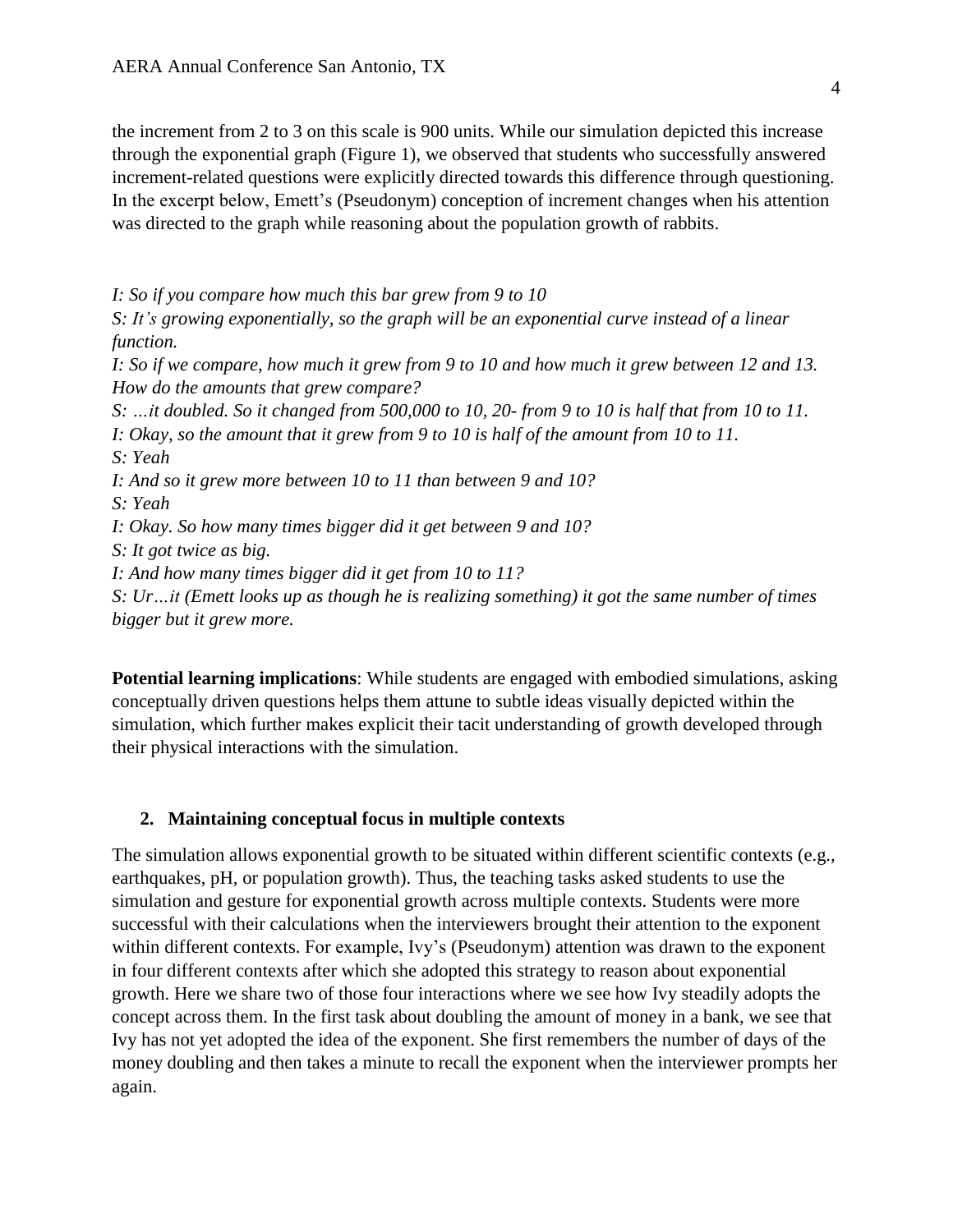*I: Do you remember what those numbers on the x axis represent? S: Those were like the days right or… I: The days sure, that's one way we could think about it S: Um… oh! The exponent!*

In the next case, when the interviewer again directs her attention to the exponent in the context of calculating the number of restaurants doubling every year, she translates the exponent to the years quite smoothly.

I: Let me show you something I didn't show you before, it's really small, but right up here right *on the top here it says exponent equals 4.75. What do you think that means? S: So in reference to that it would take 4 years and like 75…like days?… I: Whatever .75 of a year is right? S: Yeah*

This focus on the exponent in multiple contexts is productive for Ivy as we later see that she smoothly transitions to talking about the Richter scale representing the exponents of 10 when she is questioned in the post-intervention phase.

**Potential learning implications:** While physical engagement with the simulation links core ideas across contexts, conceptual scaffolding by the interviewer amplifies the effect of the gesture interaction.

#### **3. Offloading computational tasks**

In our protocol, several tasks involved calculations up to large numbers to reveal the exponential trend. But when first tasked with these problems, students often attempted to mentally calculate the values. So whenever the interviewers noticed this, they encouraged the use of the simulation and asked conceptually driven questions. For example, to calculate the population of rabbits doubling, Erika initially attempted to mentally compute it but lost track of the numbers after three iterations. In the excerpt below, we see how she starts to notice the trend of the growth after she is prompted to use the simulation.

*I: How many rabbits do you think we would have after a year?*

*S: (Doubles 12 times while watching the graph rise) Okay, that's the last one. Dear lord that's a lot of rabbits! 24,576 rabbits!*

I: And we started with just 6. Well if you look at the graph now, how would you talk about how *those bars change?*

S: Well like the y axis, its goes up by 2 every time, multiply the number by 2, the x axis is how *many times you would have to multiply the original number to get that number*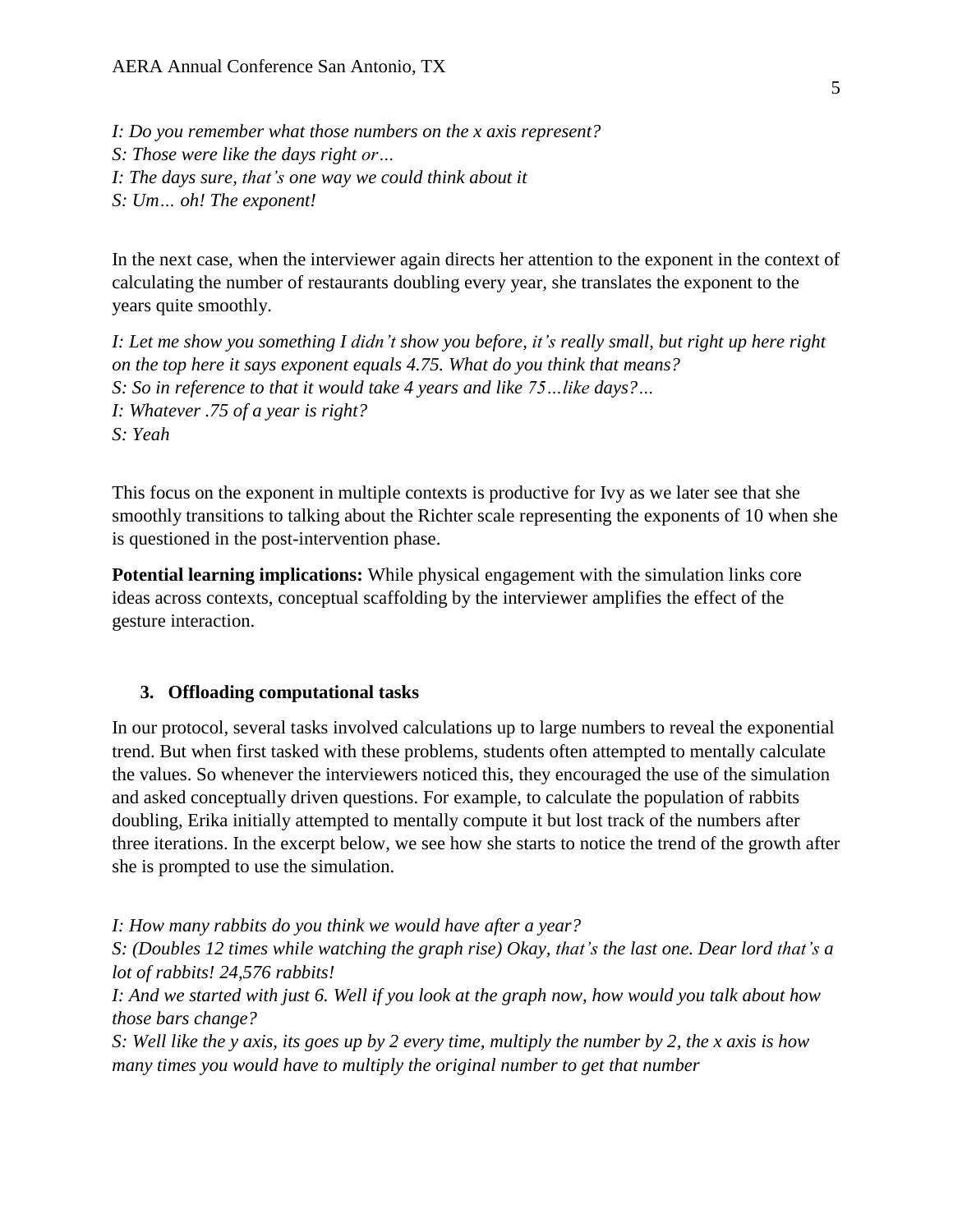I: Okay, so if we just look at how the bar changes height, does it change the same or does it *change differently each time* S: It looks like it changes differently, like it's not exactly doubling each time, or it's not growing *the same amount each time, it's growing somewhat bigger each time.*

In this case, we see that the interviewer's encouragement to use the simulation permitted Erika to offload the tedious calculation to the simulation and notice other features of growth by doubling that she did not notice before.

**Potential learning implications**: Complex computations can be offloaded onto simple body actions that are paired with meaningful changes in the simulation. When students become proficient with this process, then learners can engage with deeper conceptual issues with more success.

#### **Conclusion**

This research extends previous work on embodiment and learning with new technologies by identifying three different strategies to facilitate student reasoning while engaging with an embodied simulation. Indeed, these strategies are not an exhaustive list and may be context dependent. However, we argue that when used in harmony with embodied simulations, they have the potential to generate more robust learning. While successful science learning environments benefit from synergistic scaffolding (McNeil & Krajcik, 2009; Reiser & Tabak, 2014), future work can examine the use of such scaffolds when the body becomes part of the synergy.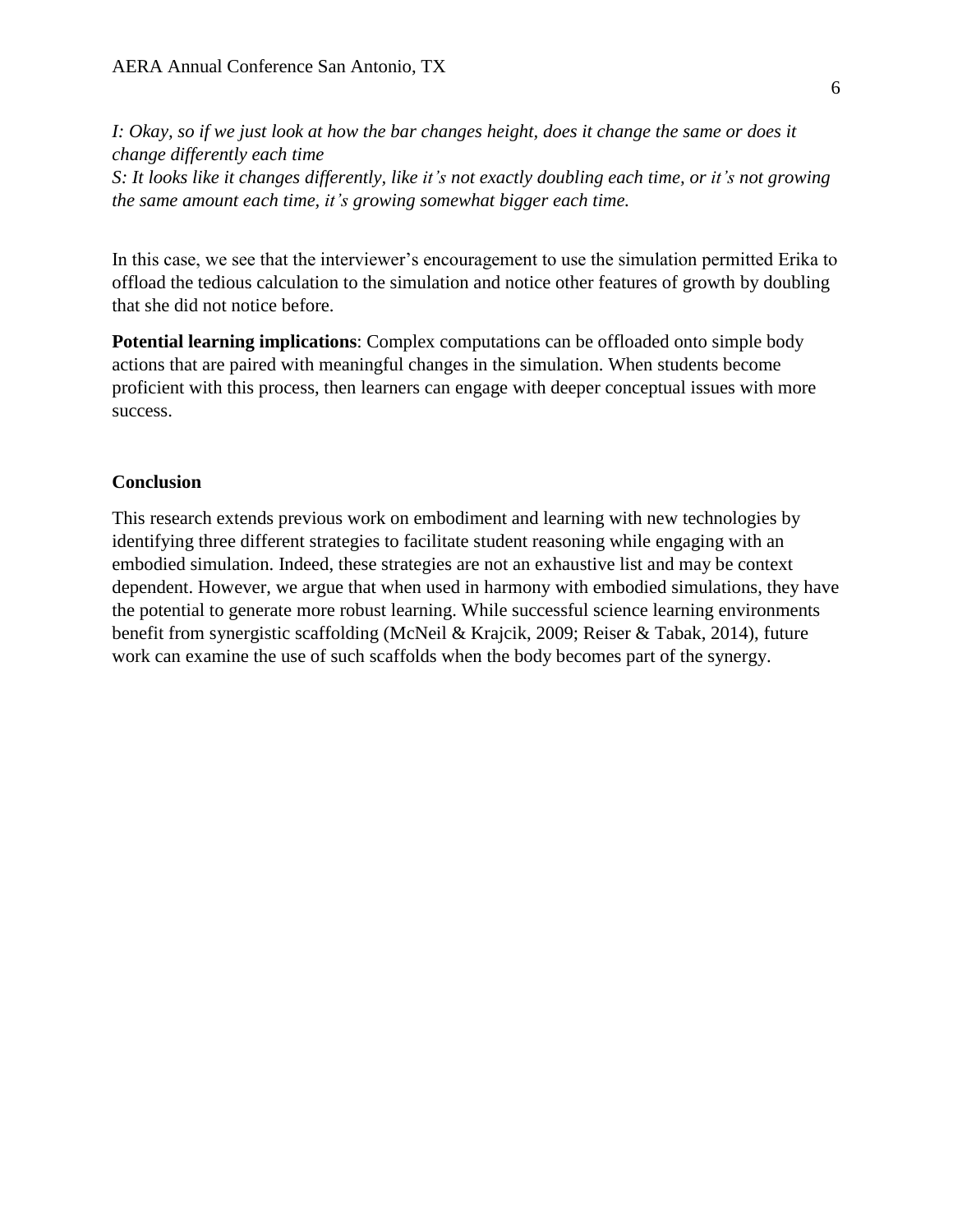| $\frac{1}{2}$                                 |            |           |                |
|-----------------------------------------------|------------|-----------|----------------|
| <b>Calculation tasks</b>                      | Pre        | Improve   | Regress        |
| Would you prefer to receive a prize which \$1 | 14 (70%)   | 3(15%)    | 1(5%)          |
| doubles for 30 times or a prize which adds    |            |           |                |
| \$1000 for 30 times?                          |            |           |                |
| Explanation for selecting your option.        | $2(10\%)$  | 9(45%)    | $\overline{0}$ |
|                                               |            |           |                |
| How would you calculate the total amount in   | 5(25%)     | 5(25%)    | $\overline{0}$ |
| the doubling option?                          |            |           |                |
| Estimate how much money you would receive     | $\theta$   | 9(45%)    | $\theta$       |
| with the doubling option.                     |            |           |                |
|                                               |            |           |                |
| What is the ratio of amplitudes between two   | $10(50\%)$ | 6(30%)    | $\overline{0}$ |
| earthquakes?                                  |            |           |                |
| How does the size of two changes in amplitude | $8(40\%)$  | 5(25%)    | 3(15%)         |
| (From 2 to 5 and from 5 to 8) compare to each |            |           |                |
| other?                                        |            |           |                |
| Explanation for the comparison between the    | 3(15%)     | $8(40\%)$ | $2(10\%)$      |
| two changes in magnitude.                     |            |           |                |
|                                               |            |           |                |

Table 1: Number of students who correctly answered the calculation tasks  $(N = 22)$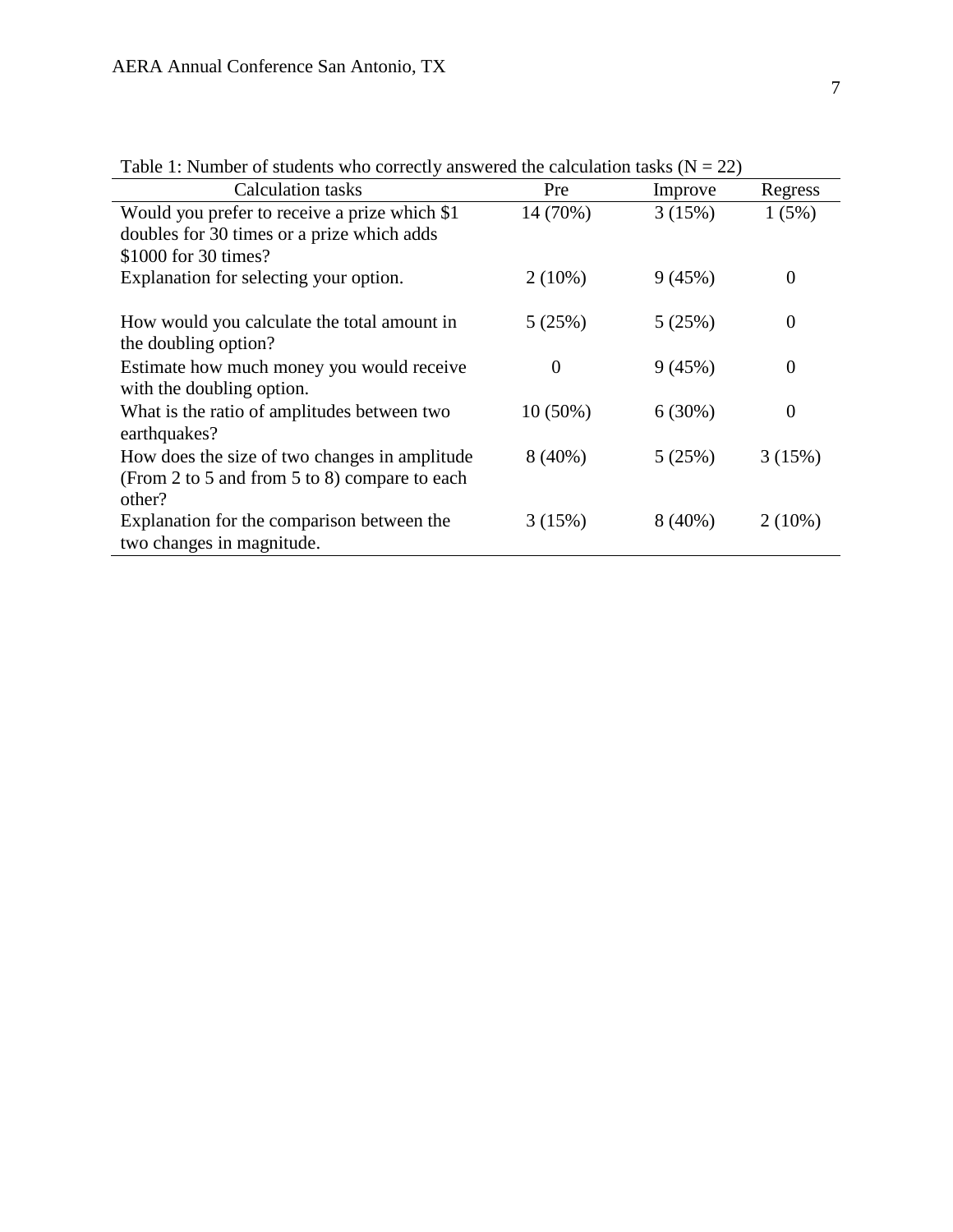#### **References**

Abrahamson, D. (2013). Toward a taxonomy of design genres: Fostering mathematical insight via perception-based and action-based experiences. In J. P. Hourcade, E. A. Miller, & A. Egeland (Eds.), *Proceedings of the 12th Annual Interaction Design and Children Conference (IDC 2013)* (pp. 218–227). New York: The New School and Sesame Workshop.

Abrahamson, D., & Lindgren, R. (2014). Embodiment and embodied design. In R. K. Sawyer (Ed.), *The Cambridge handbook of the learning sciences* (2<sup>nd</sup> ed., pp. 358-376). New York: Cambridge University Press.

Alameh, S., Morphew, J. W., Mathayas, N., Lindgren, R. (2016, June). *Exploring the relationship between gesture and student reasoning regarding linear and exponential growth*. Paper presented at the International Conference of the Learning Sciences, Singapore.

Brown, D. E. (2014). Students' conceptions as dynamically emergent structures. *Science & Education, 23,* 1463 – 1483. doi: 10.1007/s11191-013-9655-9

Brown, D. E. (1993). Refocusing core intuitions: A concretizing role for analogy in conceptual change. *Journal of Research in Science Teaching, 30*, 1273–1290. doi:10.1002/tea.3660301009

Clark, A. (1998). Embodied, situated, and distributed cognition. In W. Bechtel & G. Graham (Eds.), *A companion to cognitive science* (pp. 506-517).Malden, MA: Blackwell.

Ebersbach, M., Van Dooren, W., Goudriaan, M. N., & Verschaffel, L. (2010). Discriminating Non-linearity from Linearity: Its Cognitive Foundations in Five-Year-Olds, *Mathematical Thinking and Learning, 12*. 4-19, DOI: 10.1080/10986060903465780

Fretz, E. B., Wu, H-. K., Zhang, B., Davis, E. A., Krajcik, J. S., & Soloway, E. (2002). An investigation of software scaffolds supporting modeling practices. *Research in science education, 32,* 567-589.

Glenberg, A. M. (2008). Embodiment for education*. Handbook of cognitive science: An embodied approach*, 355-372.

Goldin‐Meadow, S. (2011). Learning through gesture. *Wiley Interdisciplinary Reviews: Cognitive Science, 2(6),* 595-607.

Lindgren, R. (2015). Getting into the cue: Embracing technology-facilitated body movements as a starting point for learning. In V. R. Lee (Ed.), *Learning technologies and the body: Integration and implementation in formal and informal learning environments* (pp. 39-54). New York, NY: Routledge.